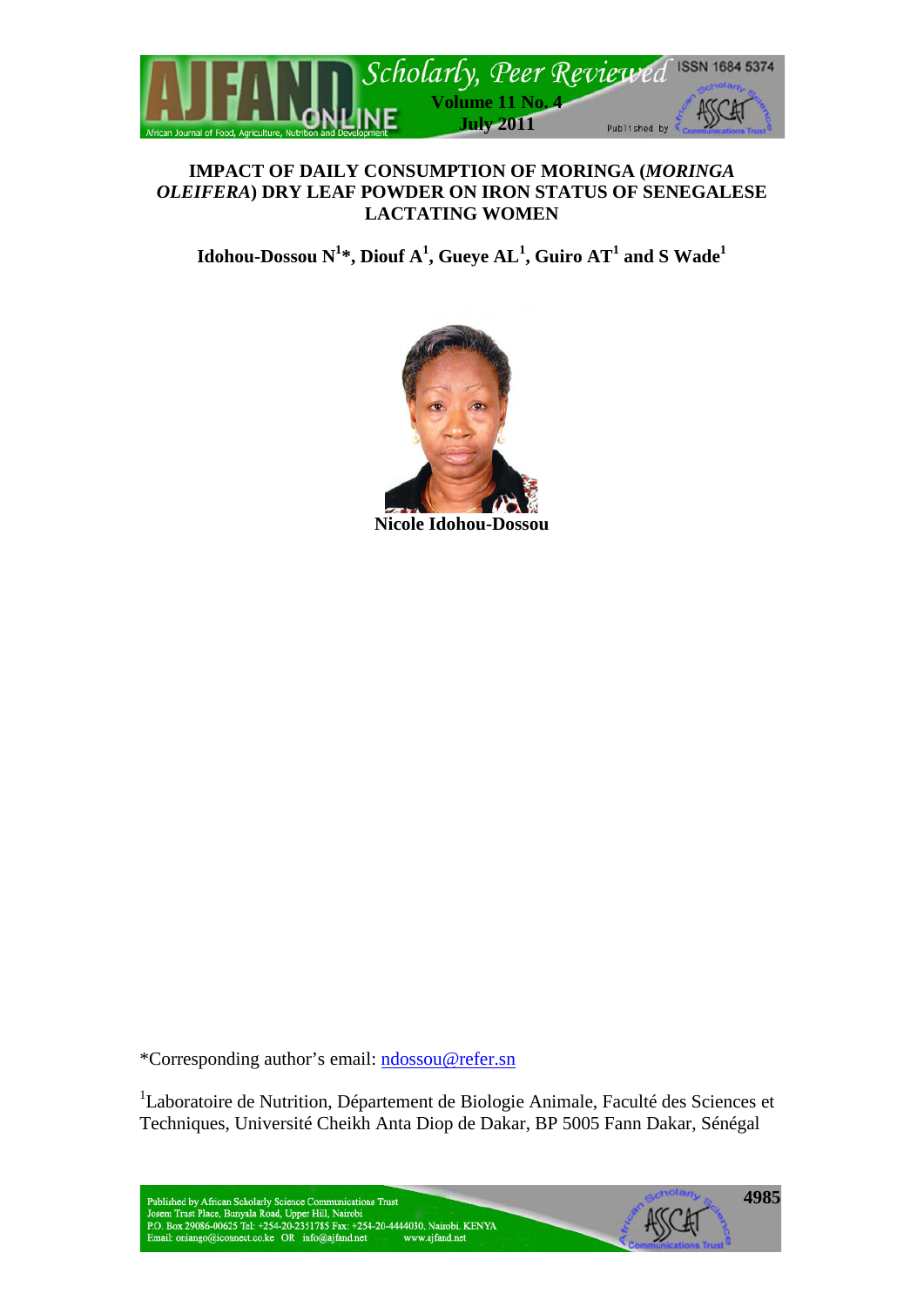

# **ABSTRACT**

A randomized study was conducted to test the efficacy of Moringa powder on iron status and weight gain in women. In an open-labelled randomized trial, 82 moderately anaemic, lactating women, aged  $26.7\pm 6.5$  years, received a weekly dose of either 100g of Moringa powder(Moringa group) or 120 mg iron sulphate with 0.5 mg folic acid (Control group). Data from 64 women (33 from Moringa group and 31 from Control group) were analyzed. Baseline parameters, socio-economic, anthropometry, haematology, plasma ferritin, and acute phase proteins were comparable in both groups. Low plasma ferritin  $\left($   $\lt$  12  $\mu$ g/l) indicating iron deficiency was found in 13 and 14 women from the Moringa and Control groups, respectively. After 3 months of treatment, mean haemoglobin concentrations significantly increased in both groups  $(p<0.001)$  but iron stores were unchanged in the Moringa group while they significantly increased in the Control group indicating that consumption of Moringa leaves failed to restore iron stores in anaemic subjects. A slight improvement was observed in the prevalence of anaemia in both groups but anaemia still persisted due to other reasons than iron deficiency anaemia. None of the groups gained weight during the 3 months. However, the average weight lost was less important in the Moringa group (-0.8  $\pm$  2.1 kg) compared to the control group (-1.2 $\pm$  2.3 kg) but the difference was not significant  $(p=0.45)$ . The amount of digestible protein in the powder could suggest that the consumption of Moringa was beneficial to the rural women by preventing weight loss during the rainy season. Micronutrient status improvement of vulnerable people in developing countries like Senegal should combine diet-based strategies through production and consumption of animal derived food, vegetable, fruits and food fortification program. However, Moringa *Oleifera* is one example of local food that can be used in nutritional intervention program, but its use needs additional rigorous clinical trials to confirm its nutritional benefits.

**Key words**: Iron status, malnutrition, Moringa, Senegal

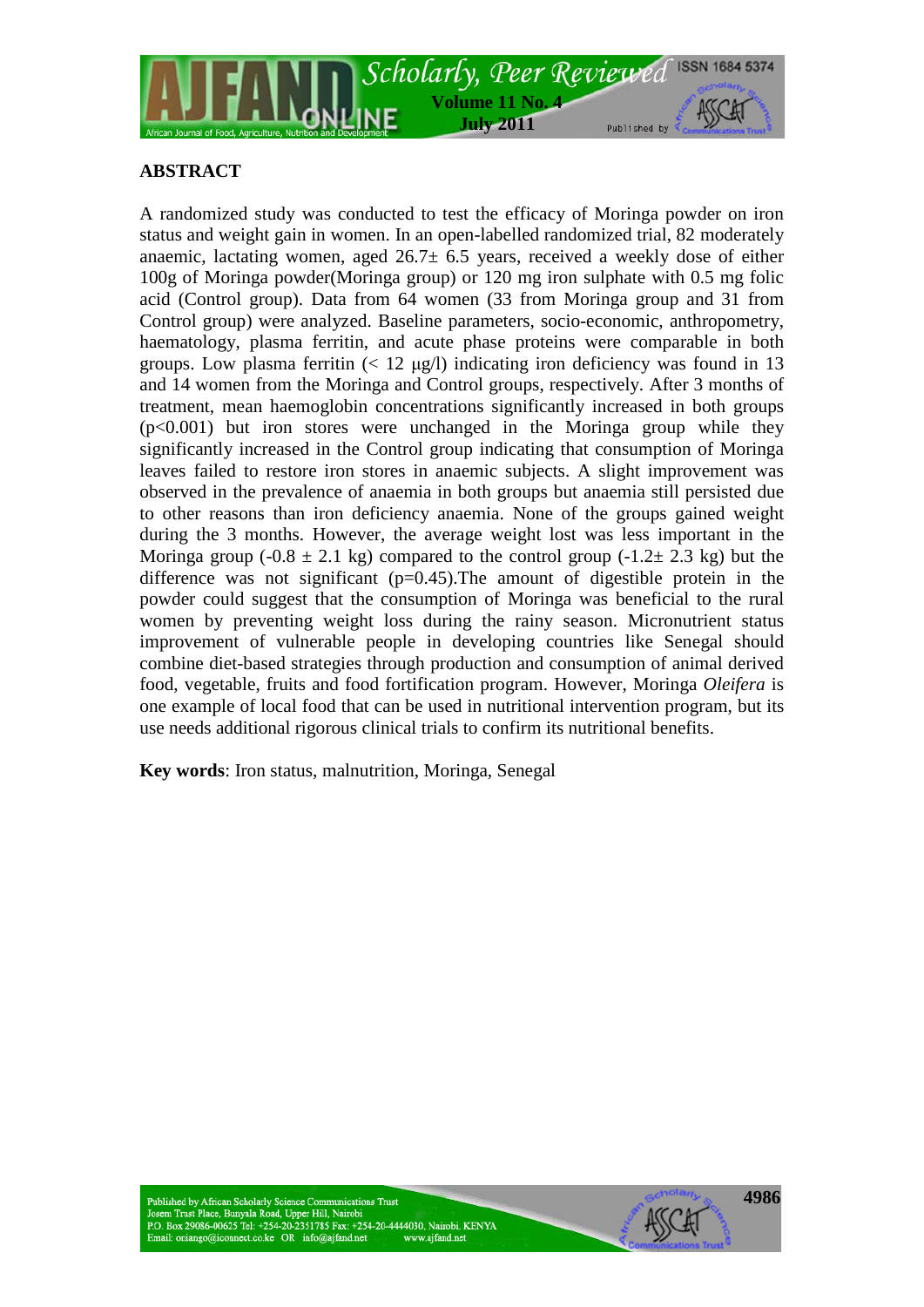

## **INTRODUCTION**

*Moringa Oleifera* leaves have been widely consumed by rural families in Senegal for a long time. According to the book "the miracle tree", the dried and powdered leaves can prevent malnutrition and restore iron reserves because of its high content of protein and micronutrients including iron. However, scientific studies were lacking to substantiate these statements. Outside of anecdotal evidence of benefits from *Moringa Oleifera*, no clinical trials or randomized studies in human have been completed to show the efficacy of *Moringa Oleifera* leaves consumption on iron deficiency anaemia or malnutrition treatment. This was recently related by Thurber et *al*. [1].

Anaemia associated with malnutrition remains one of the most significant public health problems in developing countries. In Senegal, according to the Demographic and Health Survey, the prevalence of malnutrition in women (BMI  $< 18.5 \text{ kg/m}^2$ ) increased from 15% in 1993 [2] to 18% in 2005 [3]and,59% of Senegalese women were anaemic in 2005. This prevalence was 34.1%for mild (10.0-10.9g/dl), 8.7% for moderate (7.0-9.9 g/dl) and 0.9% for severe anaemic women in Ziguinchor area [3]. Because strategies to prevent malnutrition and anaemia are expensive for rural populations in developing countries, local approaches are commonly used. Thus, edible plants like *Moringa Oleifera* leaves are used to fight this burden. Belonging to the genus *Moringaceae*, *Moringa Oleifera* is a well known ancient plant recently acknowledged as a multi-purpose tree with a tremendous variety of potential uses. In Senegal, the plant is called 'Nebeday' (never die)due to its drought-resistance and rapid growth. The Moringa tree grows everywhere in Senegal and the leaves can be found in both rural and urban markets. Senegalese people use its leaves in different ways: in the form of dried leaf powder which is added to many porridges or in the preparation of a sauce called "Mbumm", which is eaten with maize or millet. Apart from medicinal properties, nutritional properties are also attributed to Moringa leaves due to its high concentration of iron, protein, calcium, copper, various vitamins and essential amino acids [4]. According to the book "*Moringa Oleifera*: the miracle tree", Moringa dry leaves added on a regular basis to an individual's usual diet, could prevent or cure anaemia and malnutrition [5]. However, no scientific study has been undertaken to evaluate the efficacy of Moringa leaves on impacting malnutrition and iron deficiency anaemia prevention or recovery. The aim of this study was to evaluate the effect of daily consumption of Moringa dried leaf powder on nutritional and iron status of anaemic lactating women in Senegal.

# **SUBJECTS AND METHODS**

### **Study area and subjects***.*

The study was conducted in a district of Ziguinchor (Region of Ziguinchor) in southwestern Senegal between July and October 2001 during the rainy season. Another project, 'Projet de Nutrition Communautaire' (PNC), one of whose objectives was to improve nutritional status of lactating women, was implemented in the same area and its facilities (including 15 PNC centres in the area) were used for this study. Thus, the subjects of the study were selected from among PNC recruits. All lactating women participating in PNC who had infants aged 3-4 months were selected on the basis of

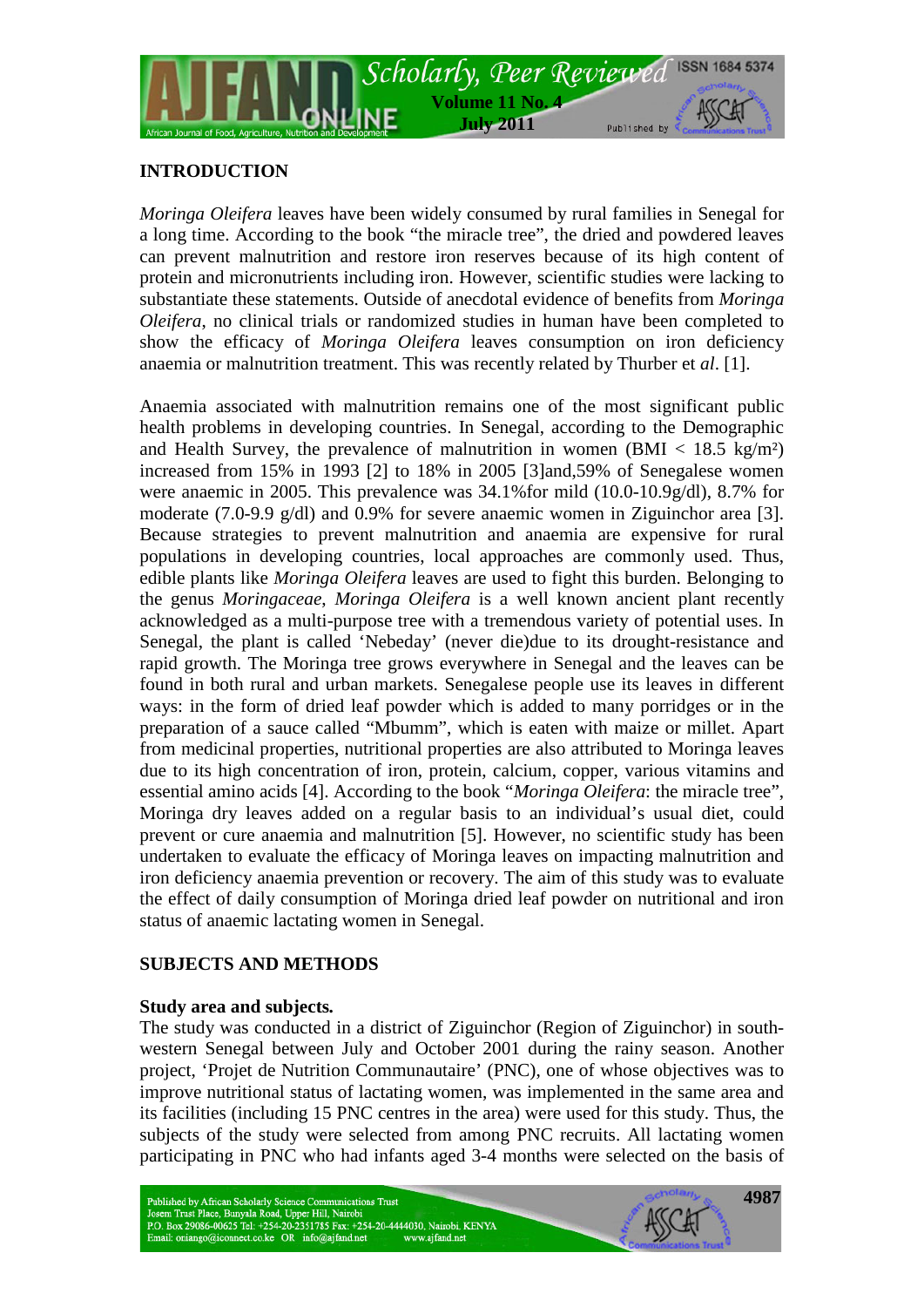

their nutritional monitoring card (women were included if they were anaemic but not severely anaemic). A sample size was calculated with a power of 80% and a 5% significance level. To achieve a difference in haemoglobin concentration of  $6\pm8$  g/L between the beginning and the end of supplementation, a minimum of 28 women were required in each group [6].The study was approved by the Ethics Committee of Dakar University and by the regional hospital of Ziguinchor and was conducted according to the guidelines set out in the Helsinki declaration. Before enrolment, a full explanation of the study was given to the mothers, and verbal informed consent was obtained from 94 eligible women. A selection of anaemic women was carried out by capillary blood screening according to WHO criteria for the definition of anaemia, which is haemoglobin concentration <120g/L [7]. Women with severe anaemia (haemoglobin <70g/L) were excluded from the study and referred to the hospital for appropriate clinical care. A total of 82 anaemic women were randomly assigned to 1 of 2 groups, Moringa (n=41) or Control (n=41), using a computer-generated list.

## **Intervention**

Women received either Moringa dried leaf powder or iron tablets with both ferrous sulphate and folic acid during 3 months. Because of the different colour and consistency of the supplements, the study was open trial. Women in the Moringa group received 100g of dried leaf powder per week which represented the usual supplementation dose they received at local health centres. The powder which was supplied by AGADA/CHURCH WORLD SERVICE, an NGO in Ziguinchor area, was prepared by crushing the leaves which were dried in the traditional way, out of direct sunlight. The weekly dose was consumed three times daily at mealtimes by adding it to sauces or to porridges just before serving them. Regular home visits (3/week) were made by PNC fieldworkers to check actual Moringa powder consumption. Control group women received 2 ferrous sulfate/folic acid tablets weekly. Each tablet was equivalent to 130 mg of elemental iron and 0.5mg of folic acid in accordance with recommended dosages for weekly treatment of anaemia at the beginning of the study [6]. The iron supplement was administered at PNC centres or at home if the subject missed her appointment.

### **Socioeconomic and diet surveys**

Socioeconomic status and food consumption were assessed by trained fieldworkers using a questionnaire. The socioeconomic questionnaire included individual characteristics of the mother, occupation and education, information on infant feeding practices, as well as frequency consumption of foods rich in iron, compliance, utilisation of the powder and any unpleasant effect encountered.

### **Anthropometric measurements**

Bodyweight and height were measured at baseline and at 1, 2 and 3 months of the study. Body weight was measured to the nearest 100g by an electronic scale (TANITA BWB-800, Tanita Corporation, Tokyo, Japan).Height was measured to the nearest millimetre by using a wall-mounted stadiometer. Body mass index (BMI) was calculated from: weight (kg)/ height (m²).

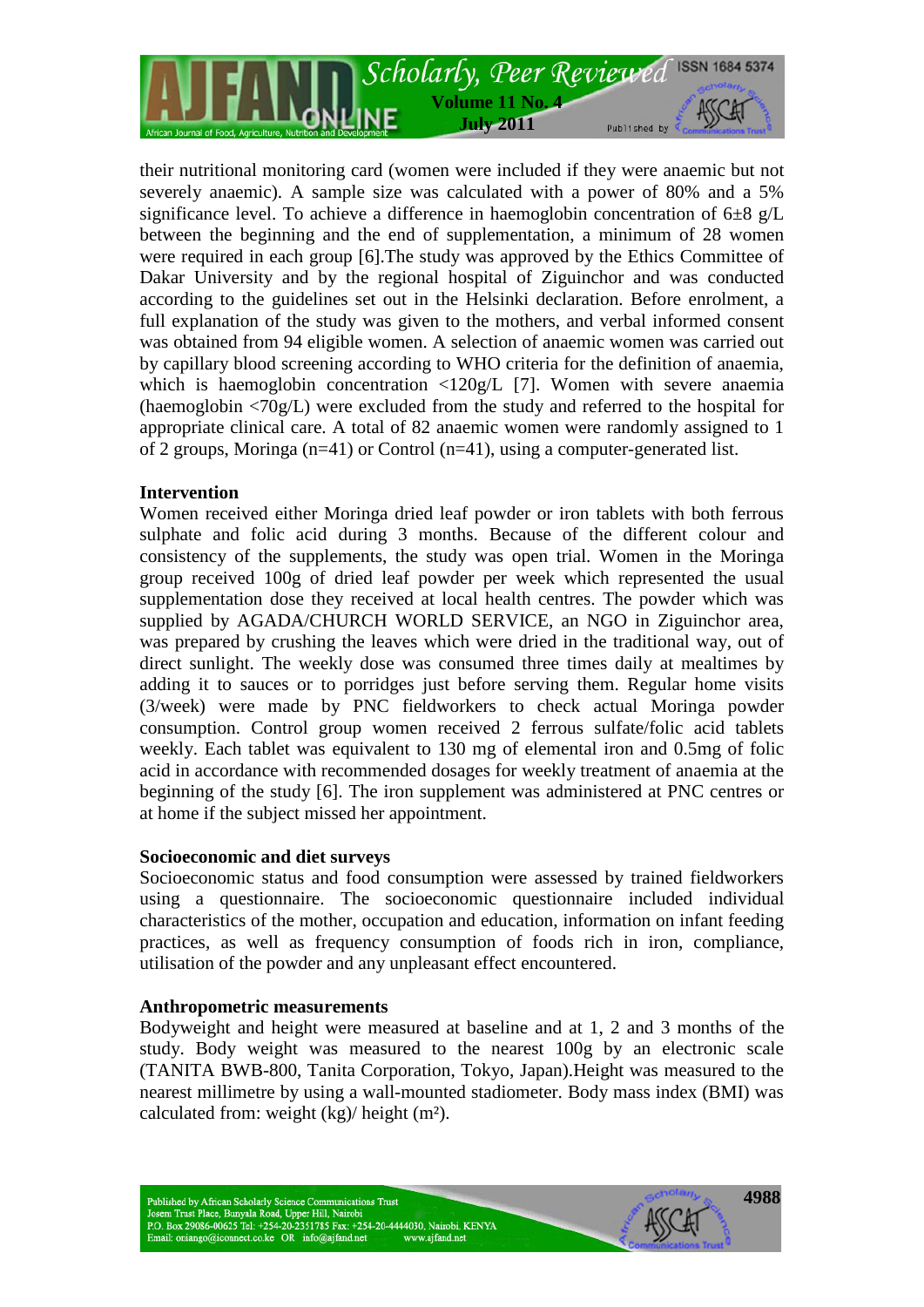

### **Haematological and Biochemical measurements**

Blood samples (5ml) were drawn at baseline and at the end of the study (3 months) by venipuncture from all women in EDTA tubes. The samples were transported in a portable ice box to the laboratory within 3h. After the haematological indices were assayed, the remaining blood was immediately centrifuged at 1735g (4000 rpm, Sigma 3K20; B. Braun, Laboratory Centrifuges GmbH, 3360 Osterode/Harz, Germany) for 5min at 4°C. The plasma was divided in 2 aliquots and stored at -20°C until analysis.

At baseline, whole blood, complete blood count, haemoglobin (Hb), hematocrit (Hct) and red cell indices were determined using a counter (model Sysmex K-1000, France). Anaemia was classified as microcytic if Hb<120g/Land Mean Corpuscular Volume (MCV)<80fl; hypochromic if Hb<120g/Land Mean Corpuscular haemoglobin (MCH)<27pg [7]. For parasite counts, thin and thick blood films were stained with 10% *Giemsa* and examined for the presence of malaria parasites. Parasite density was determined on the basis of the number of parasites per 200 white blood cells (WBC) on a thick blood film assuming a total WBC count of 8000/µl. The following formula was used:

Parasites/ $\mu$ l = (Number of parasites found after counted 200 WBC  $\times$ 8000) / 200.Sickle cell disease was also determined by microscopic observation of red cells containing sickle haemoglobin under a cover slip by suspending the cells in a droplet of a 2% solution of sodium metabisulfite (reducing agent) which deprived red cells of oxygen.

Iron status was defined by haemoglobin, hematocrit, MCV, MCH and ferritin parameters. Plasma ferritin was measured using an automated quantitative test on a MINI VIDAS analyser (Biomerieux SA, France). The assay principle combines a one-step enzyme immunoassay sandwich method with a final fluorescent detection (ELFA: Enzyme Linked Fluorescence Assay). A plasma ferritin value, less than 12µg/L indicates a depletion of body iron stores [6]. To rule out inflammation, which is known to increase plasma ferritin concentration, C-reactive protein (CRP) and α-1 acid glycoprotein (AGP) were measured by immunoturbidimetry assay using Dako Diagnostic reagents (Dako A/S, Glostrup, Denmark). Both determinations were done with a Cobas Mira Plus (Roche, France).Inflammation and/or infection states were defined by AGP concentration>1.20g/Land/or detectable CRP>5mg/L [8].

#### **Statistical analysis**

The data were analyzed using Excel 2000 and SYSTAT 8.0 (SPSS Inc., 1998, Chicago IL, USA).The results are expressed as means ±SD or percentages. Comparison between the groups was done using the Mann-Whitney test. The Wilcoxon test was used for matched groups' comparison and the chi-square  $(\chi^2)$  test was used for proportions. Because plasma ferritin had a skewed distribution, log transformation was applied to normalize the distribution before statistical analysis. The relationships between quantitative variables were analysed by Pearson's linear correlation test. The level of significance was set at  $p<0.05$ .

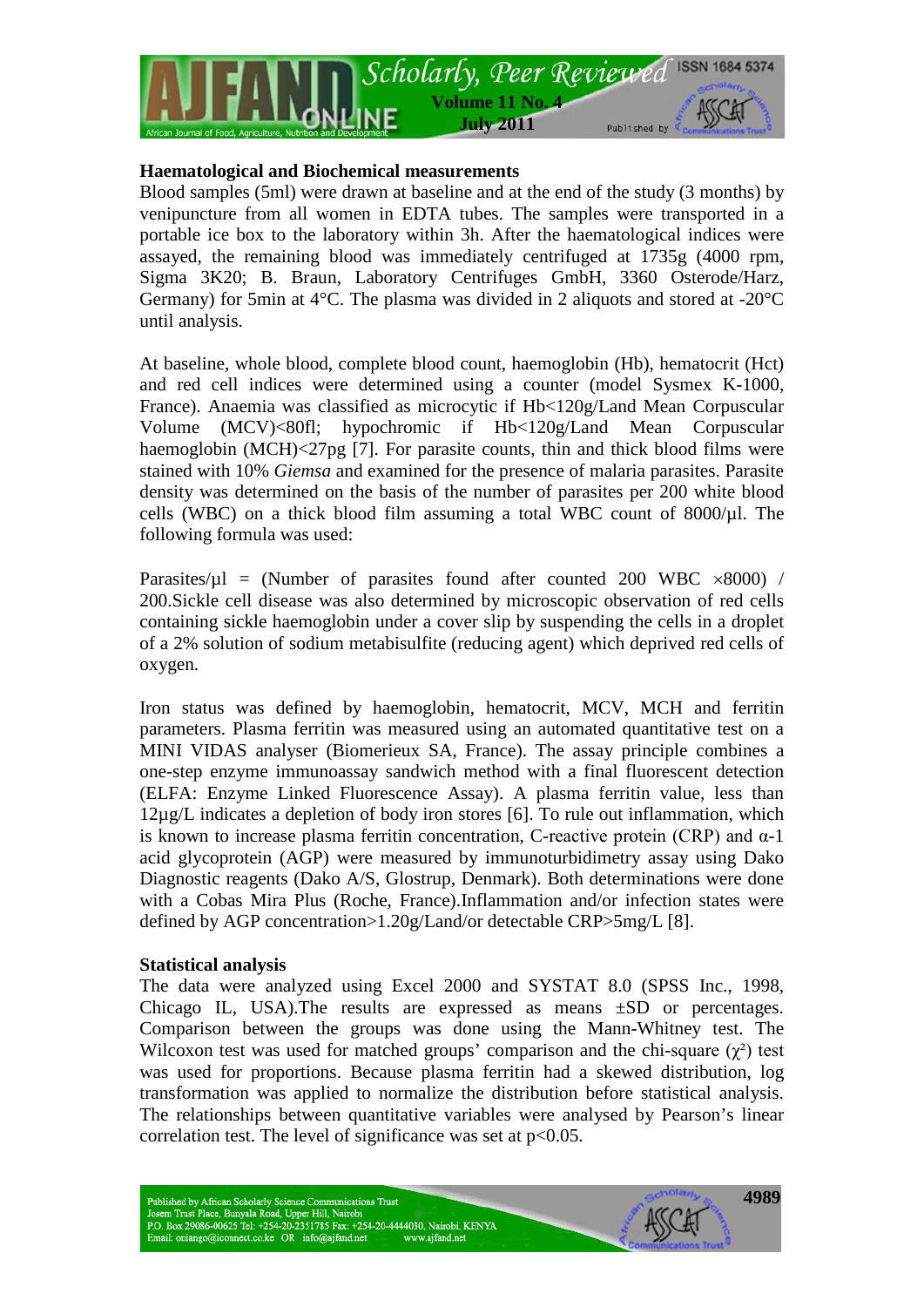

# **RESULTS**

During the intervention phase (3 months), full data were obtained from 33 women in the Moringa group, and 31 in the Control group. Data for the remaining 18women were missing for the following reasons: 6 women dropped out during the second week of supplementation (3 in the Moringa group and 3 in the Control group); 7 women were absent during the fifth week of supplementation (3 in the Moringa group and 4 in the Control group) and 5 were not present at the last blood sampling (2 in the Moringa group and 3 in the Control group) (Figure 1).



# **Figure 1: Study design**

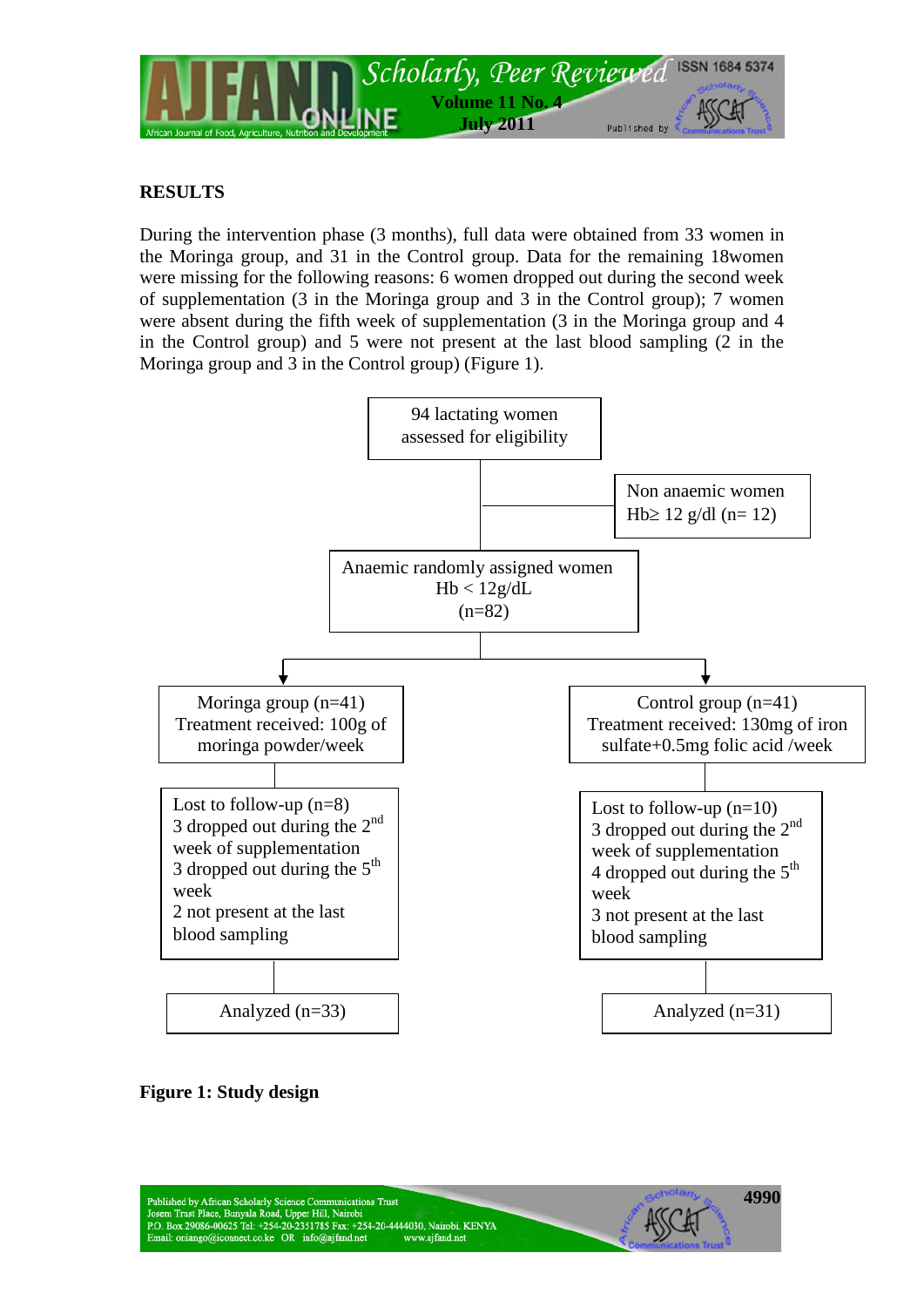

### **Baseline characteristics**

Anthropometric and biological parameters of women in the Moringa and Control groups at baseline were summarised in Table 1. No significant difference was found between the 2 groups.

Likewise, both groups were not significantly different for iron status and acute phase proteins. 39% and 32% of women in the Moringa and Control groups, respectively, had haematocrits<36%. Microcytic anaemia was found in three women in the Moringa group and hypochromic anaemia was found in 64% and 71% of the Moringa and Control groups, respectively. Low plasma ferritin concentrations  $\langle \langle 12 \mu g/L \rangle$ were also found in Moringa (n=13)and Control group (n=14)at baseline.

*Plasmodium falciparum* test was positive in fifteen and nine women in the Moringa and the Control groups, respectively. The sickle cell trait was carried by 3 women in the Moringa and 4 women in the Control group. Differences in these baseline characteristics between the two groups were not statistically significant.

### **Socioeconomic status and treatment compliance**

Socioeconomic status was comparable for both groups on marital status, education level, and husband's occupation. A significant difference has been found between the groups for women's occupation ( $p= 0.035$ ). In the Control group, almost all of women had no jobs while 6 in the Moringa group had income generation activities and 2 were salaried.

Compliance to treatment was high as 57% of the women used a tablespoon of Moringa per meal and 43% used a teaspoon per meal. The powder was well accepted, but at the beginning of the supplementation, 1 case of vomiting and 3 cases of diarrhoea were recorded. Most of the women (84% and 87% in the Moringa and Control groups, respectively) claimed to take iron tablets before the study period, 26% and 36% of them had taken iron tablets during their pregnancy and after delivery.

### **Effects of supplementation on nutritional and iron status**

At the end of the supplementation period (3 months), lactating women's weight was not significantly different between the groups. Women did not gain weight during the treatment period. The weight deficit was less important in the Moringa group  $(-0.8 \pm 1.00)$ 2.1 kg; p<0.05) compared to the control group  $(-1.2 \pm 2.3 \text{ kg}; \text{p} \le 0.01)$ . The mean BMI indicated that in the Moringa group BMI was stable in contrast to the Control group in which there was a significant decrease  $(p<0.01)$  at 3 months (Table 2).

During the supplementation period, mean haemoglobin concentrations increased significantly in both groups  $(p<0.001)$ , but this increment was higher in the Control group ( $p<0.05$ ) than in the Moringa group. Thirty two percent of the women ( $n=10$ ) in the Control group improved their Hb concentration (Hb  $\geq$ 120 g/L) compared to 21% (n=7) in the Moringa group. Haematocrit levels also increased significantly in the Control group  $(p<0.01)$  but not in the Moringa group and the 2 groups were significantly different at 3mo  $(p<0.01)$ . In the Control group, haematocrit levels below 36% (cut-off value for adults) were present in 16% of women compared to

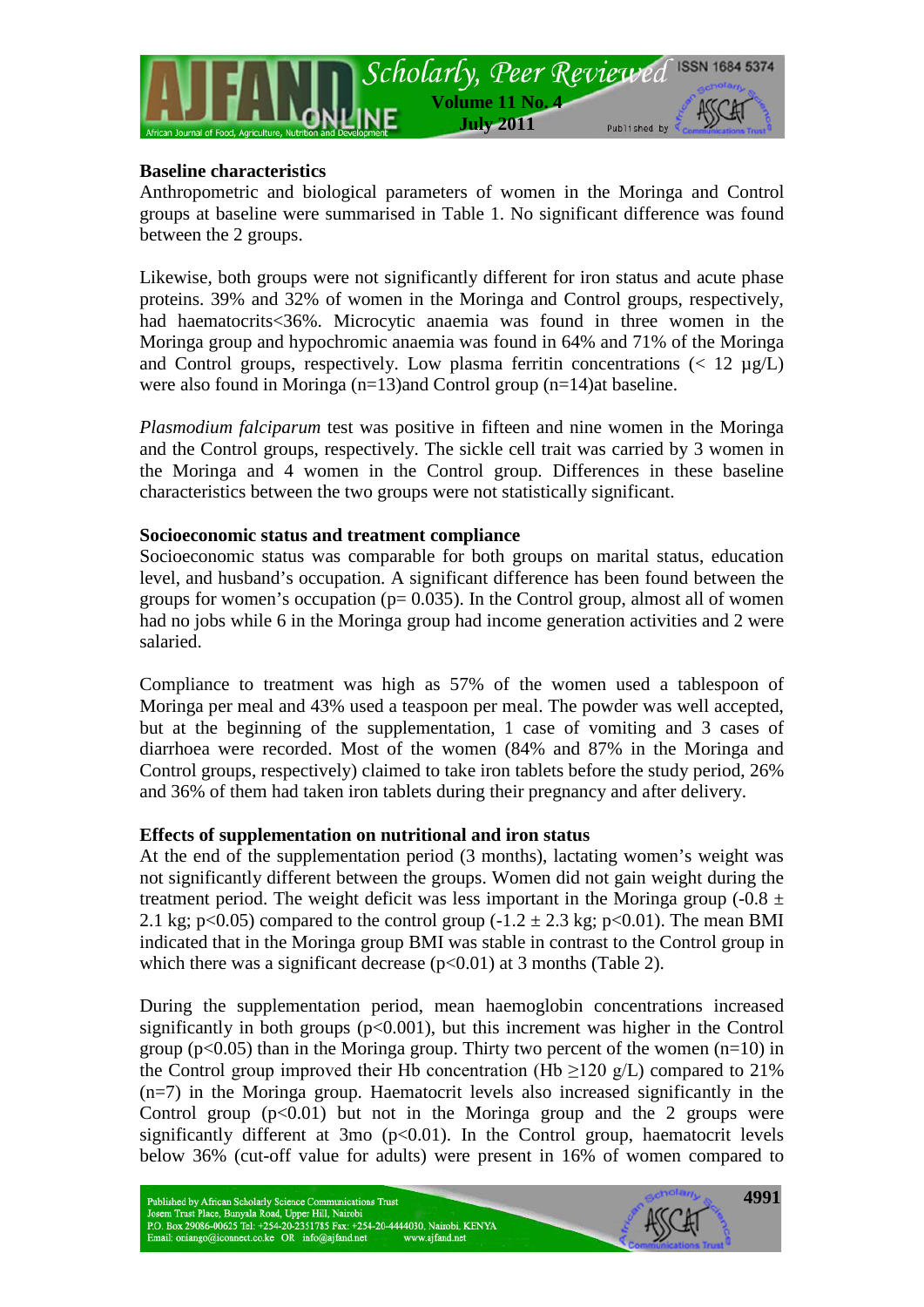

45% of women in the Moringa group.MCV did not change, MCH significantly increased  $(p<0.001)$  in both groups; however, 39% and 41% of the women in the Moringa and Control groups, respectively, still had MCH <27pg at the end of the study. At 3months, plasma ferritin in the Control group was significantly higher $(p<0.01)$  compared to the Moringa group. The mean value increased significantly during the intervention period  $(p<0.001)$  in the Control group unlike the Moringa group. Only two women(6%) had low plasma ferritin concentration in the Control group versus 13 women (39%)in the Moringa group. Inflammatory or infection status was not different at the end of the study between groups: 3women in each group had acute infections (CRP >5mg/L).

# **DISCUSSION**

Low iron bioavailability in Senegalese foods and typical diets of West African populations is known as one of the main causes of iron deficiency [9, 10]. Moreover, iron requirements for lactating women are more important than women of reproductive age as they usually have low iron stores due to high requirements during pregnancy, and blood loss during delivery and the post-partum period [11]. Also, women of reproductive age compliance with iron supplements were low during pregnancy and the post-partum periods. In our study, 88% of anaemic women claimed to have taken iron tablets but the number of tablets taken and the length of treatment were unknown.

Although haemoglobin concentrations were significantly increased in the Moringa and the Control groups  $(p<0.001)$  at the end of 3 months supplementation, 68% of women in the Control group and 79% in the Moringa group had haemoglobin concentrations less than 120g/L. In our study, presence of intestinal parasites was not determined but several studies carried out in rural and urban areas in Senegal indicate a prevalence of 60% of intestinal parasitosis in the Ziguinchor region [12].The presence of malaria parasitemia and blood loss caused by other parasitosis such as schistosomia and ankylosotomia could explain this high rate of anaemia. Infections by *Plasmodium vivax*, *Ascarislumbricoides* and *Trichurustrichiura* have been identified as important causes of anaemia and iron deficiency in pregnant women in Nepal [13]. Since acute infection was not prevalent, intestinal parasitosis could likely explain the persistence of anaemia after 3 months of treatment. It is also possible that these women were deficient in other nutrients (vitamin B12) that could limit haematological responses. More research is needed to understand which nutrients are limiting.

Plasma ferritin was also found to be significantly increased in the Control group and 48 % of women had improved their iron stores. This increase in plasma ferritin is consistent with findings of Imelda *et al*.[14] in female Indonesian adolescents supplemented with the same weekly dose of iron for 3 months. Several current studies show that weekly iron supplementation can decrease anaemia prevalence in preschool children, adolescents and pregnant women [6, 15, 16]. Plasma ferritin did not change in the Moringa group during the intervention. This result was not surprising but highlighted the low iron bioavailability in plant food as noted by several authors [17, 18].

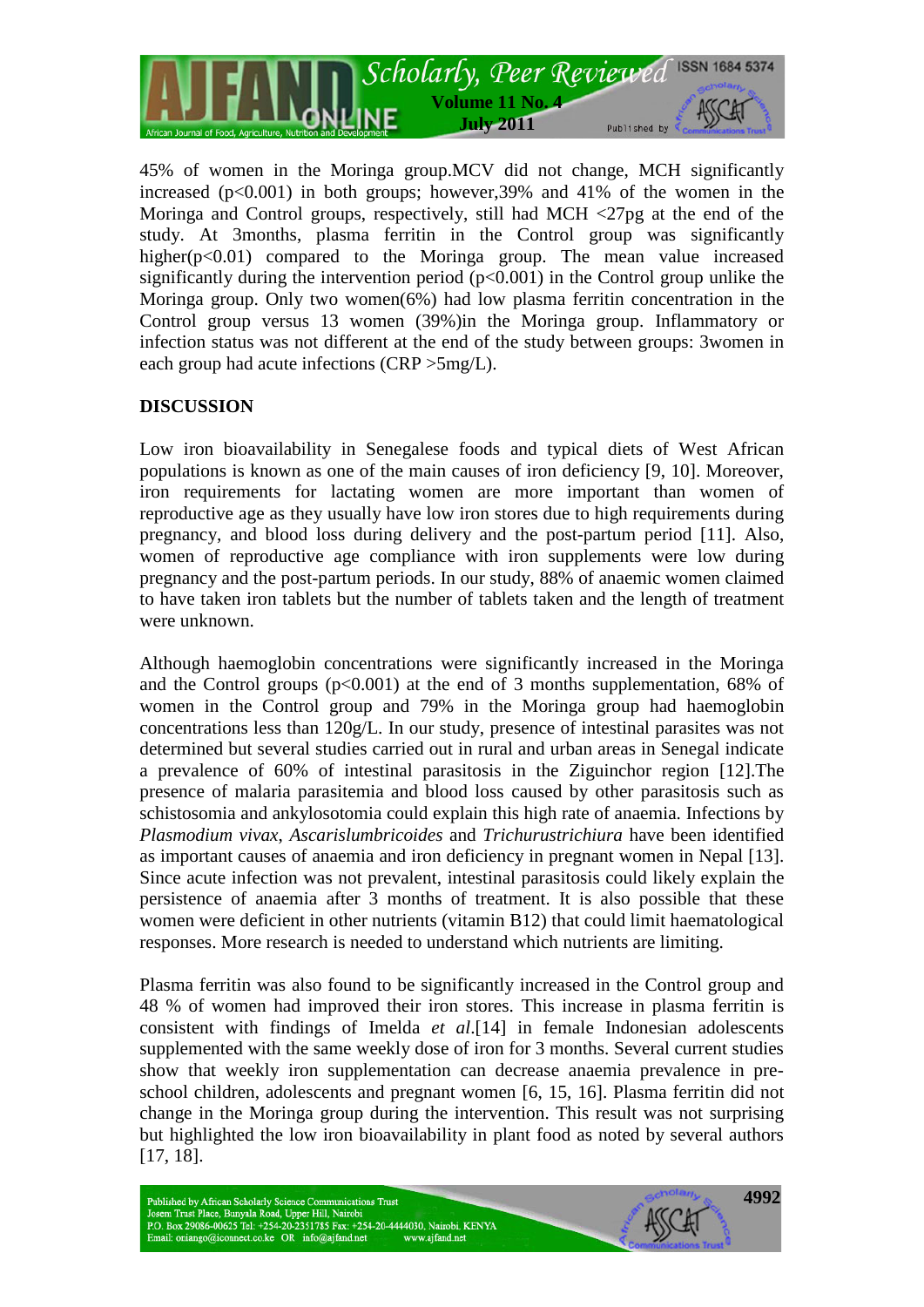

In a previous study, Moringa leaf powder's nutrient analysis, protein digestibility and iron bioavailability showed that the leaves contain important quantities of several minerals as well as protein [19].The present study confirmed that despite the high amount of iron in the Moringa powder, the iron bioavailability was low (2.2%). Therefore, the amount of bio-available iron consumed per day in the meals mixed with Moringa powder was probably very low and unable to cover daily requirements.

As demonstrated by several authors, vegetable iron is non-heme iron with low absorption. In iron deficient rats fed with Moringa leaf powder, Ndong *et al.* [20] showed that Moringa did not improve haemoglobin or iron content of liver. Moreover, the food consumption questionnaire indicated that meat consumption was low in the study population. It is well established that muscle tissue like red meat is a strong enhancer of non-heme iron absorption, better than fish, poultry, ascorbic acid, retinol and carotenes [18]. Analysis of the nutritional value of *Moringa Oleifera* showed that Moringa powder contained polyphenols, which are known to have an inhibitory effect on iron bio-availability[19]. This inhibitory effect is related to phenolic structures associated with gallocyl and catechol groups which chelate iron and form non-bioavailable polyphenol-iron complexes [20, 21]. Nevertheless, slight improvements in haemoglobin concentration in the Moringa group could be explained by an increase in protein intake or by the presence of ascorbic acid and beta-carotene in Moringa leaf powder, which are also non-heme-iron enhancers [5, 18, 22]. The Moringa protein digestion products (amino acids) could also contribute to erythropoietin activity by providing amino acids to porphyrin, globin and transferrin synthesis [23]. Serum ferritin and other blood parameters of iron status were insensitive to dietary treatment according to Hunt *et al*. [24].This could be explained by long-term adaptation in iron absorption to maintain iron stores.

At the end of the treatment, women in the Control group had lost more weight than those in the Moringa group. The Moringa group's BMI remained stable during the study while the Control group's BMI decreased significantly. Less weight loss in the Moringa group might be related to the high content of proteins in Moringa dried leaves.

In summary, contrary to the hypothesis of the book "Moringa Oleifera: the miracle tree", daily consumption of *Moringa Oleifera* dried leaf powder did not improve iron status in anaemic lactating women but prevented significant weight loss during the rainy season. Weekly supplementation with iron and folic acid is effective for correcting iron deficiency anaemia but not maintaining body weight. Moringa leaf powder contains iron but its bioavailability was low and could not cover iron requirements in the lactating women. But its wealth of proteins and other potential health benefit effect might be a great complement to the Senegalese diet [20].Intervention programs to improve micronutrient status and recovery of vulnerable people should combine diet-based strategies through production and consumption of animal derived food, vegetable, fruits and food fortification program. The challenge is that several national iron/folic acid fortification programs undertaken by West African governments (like Senegal) will be successful and sustainable [25].

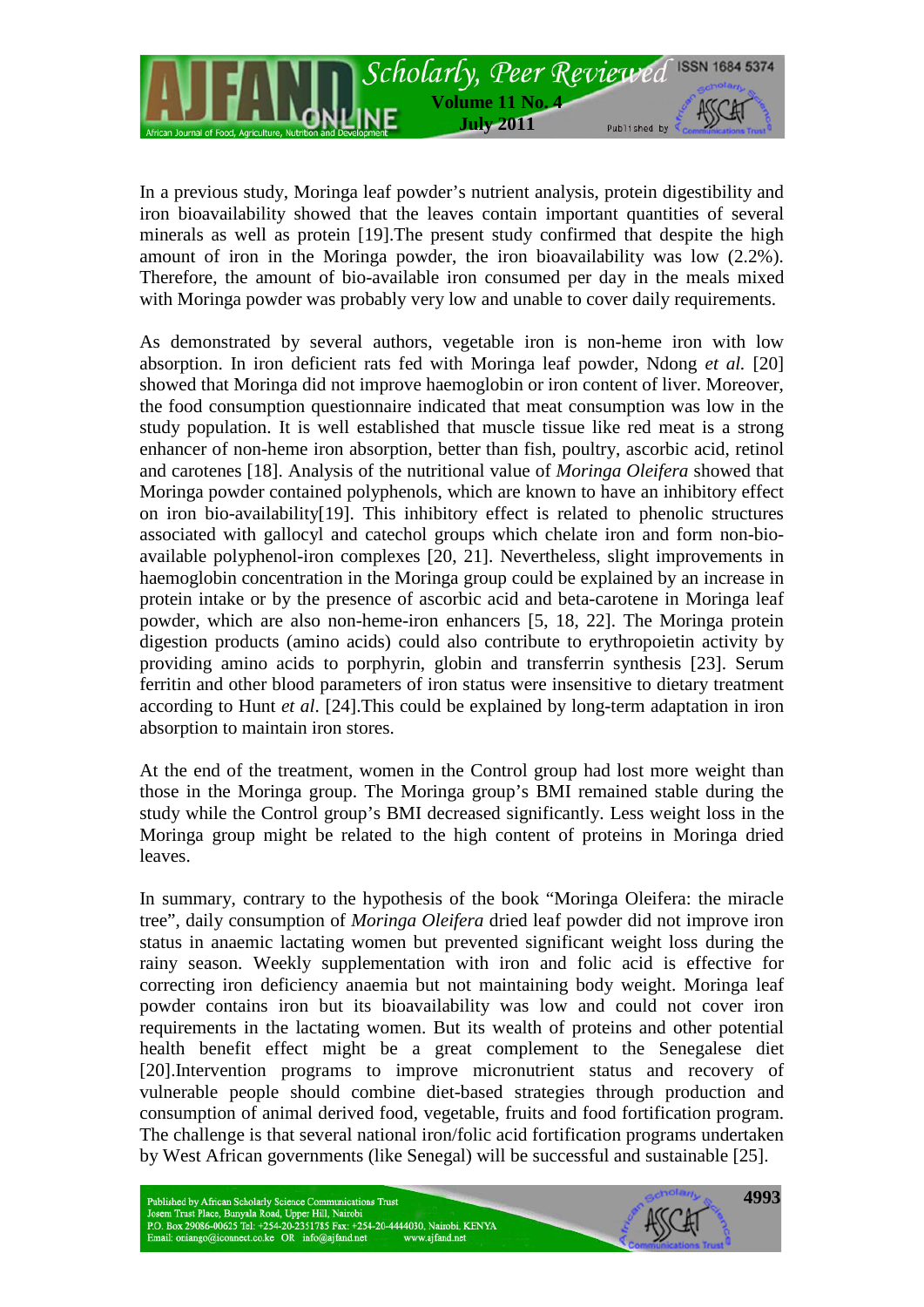

# **ACKNOWLEDGMENTS**

This work was financially supported by Church World Service and we greatly thank Mrs Aïssatou Diatta COLY (A.G.A.D.A), Dr Ibrahima Sall, and Mrs Blanche DIATTA (Health Center) in Ziguinchor, PNC staff and laboratory staff in Regional Hospital of Ziguinchor for their assistance and availability.

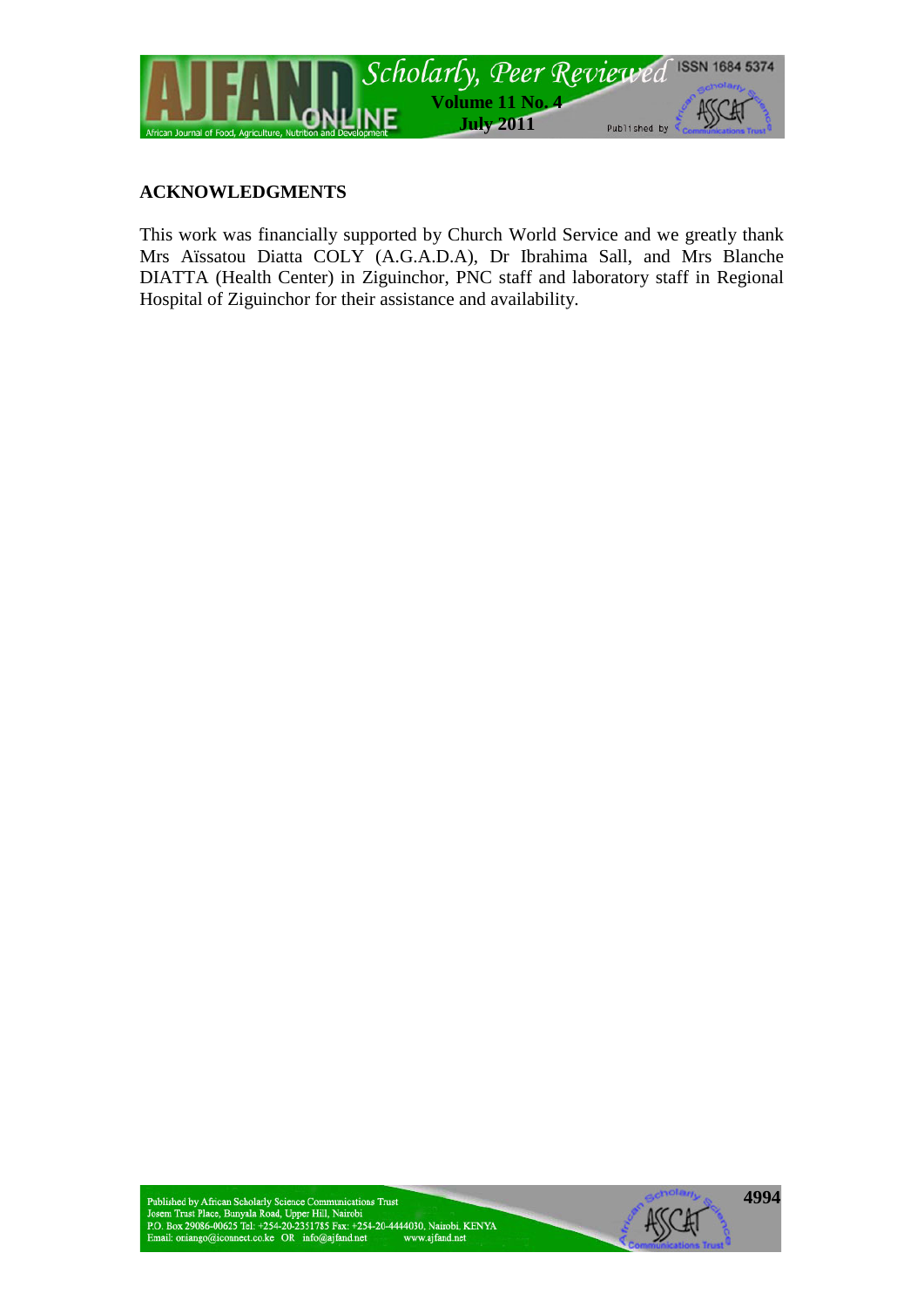

## **Table 1: Baseline anthropometric measurements and biological parameters of subjects**

|                                    | Moringa group $(n=33)$ | Control group <sup>3</sup> ( $n=31$ ) |
|------------------------------------|------------------------|---------------------------------------|
| Age $(y)$                          | $26 \pm 7$             | $27 \pm 6$                            |
| Weight (kg)                        | $58.9 \pm 10.7$        | $58.8 \pm 10.4$                       |
| BMI $(kg/m^2)$                     | $23.2 \pm 4.2$         | $22.8 \pm 3.6$                        |
| Hb(g/L)                            | $105 \pm 8$            | $105 \pm 9$                           |
| Hct(%)                             | $36.0 \pm 2.5$         | $36.5 \pm 2.4$                        |
| MCV(f)                             | $88.2 \pm 7.2$         | $89.0 \pm 5.8$                        |
| $MCH$ (pg)                         | $25.7 \pm 2.7$         | $25.8 \pm 2.2$                        |
| Ferritin <sup>1</sup> ( $\mu$ g/L) | $1.2 \pm 0.4$          | $1.1 \pm 0.4$                         |
| AGP(g/L)                           | $0.7 \pm 1.2$          | $0.7 \pm 0.2$                         |
| ${}^{2}$ CRP                       | 3                      | $\overline{2}$                        |

BMI: Body Mass Index; Hb: Haemoglobin; Hct: Hematocrit; MCV: Mean Corpuscular Volume;

MCH: Mean Corpuscular Haemoglobin; AGP: α-1 acid glycoprotein; CRP: C-reactive protein Values are mean  $\pm$  SD; n: number of subjects

 $1$  Log concentration of ferritin

<sup>2</sup> Number of subjects who had CRP value  $>$  5 mg/l

<sup>3</sup> The mean values were not significantly different between the Moringa and Control groups (Mann-Whitney test)

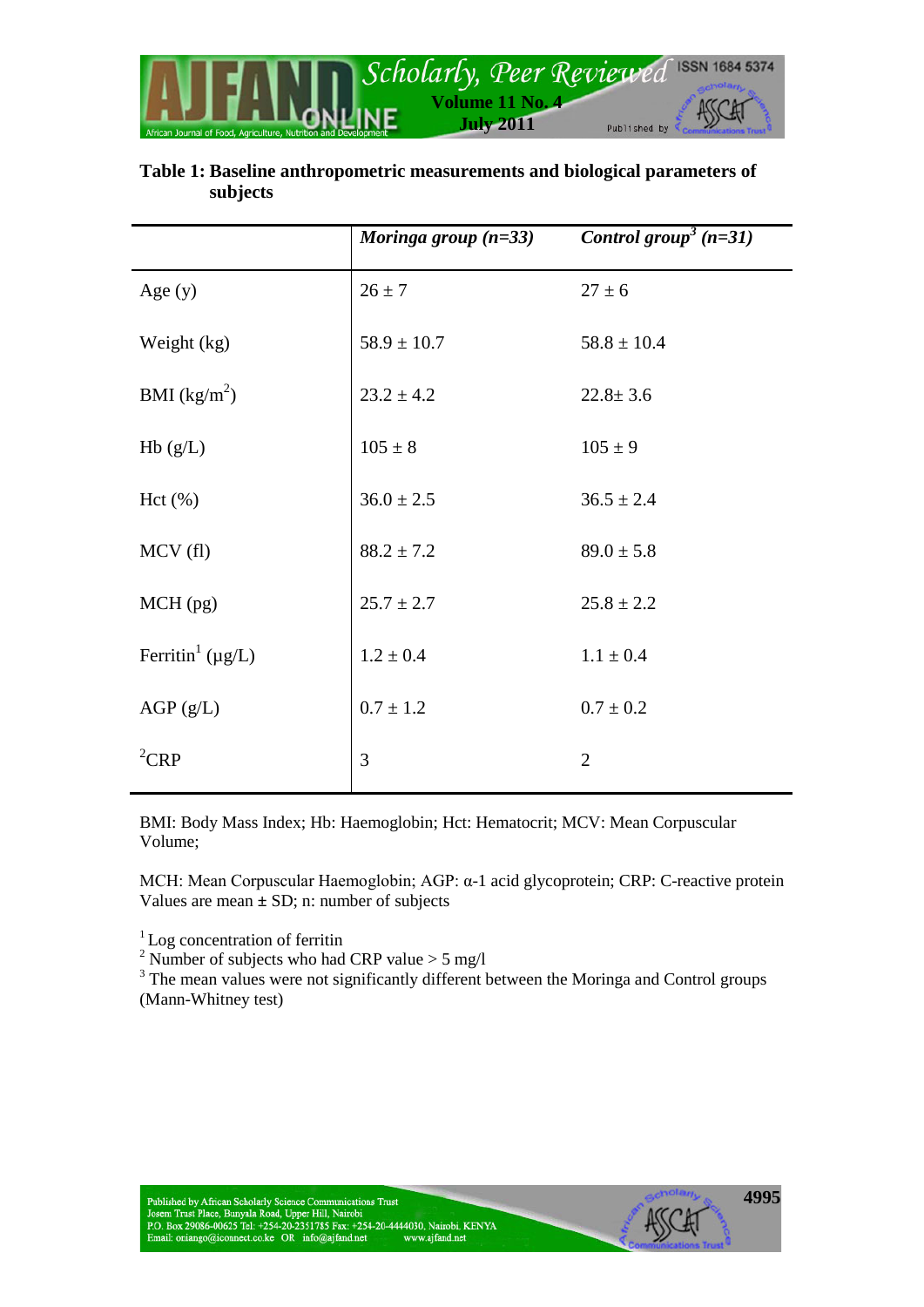

## **Table 2: Body mass index and haematological status of women at baseline and 3 months**

|              | Moringa group $(n=33)$ |                 |       | Control group <sup>4</sup> (n=31) |                 |       |
|--------------|------------------------|-----------------|-------|-----------------------------------|-----------------|-------|
|              | baseline               | $3 \text{ mo}$  | $p^3$ | baseline                          | 3 mo            | $p^3$ |
| Weight (kg)  | $58.9 \pm 10.7$        | $58.1 \pm 10.8$ | 0.031 | $58.8 \pm 10.4$                   | $57.5 \pm 10.9$ | 0.004 |
| <b>BMI</b>   | $23.2 \pm 4.2$         | $23.0 \pm 4.2$  | n.s   | $22.8 \pm 3.6$                    | $22.3 \pm 3.7$  | 0.01  |
| Hb(g/L)      | $105 \pm 8$            | $109 \pm 9$     | 0.001 | $105 \pm 7$                       | $115 \pm 9$     | 0.001 |
| Hct (%)      | $36.0 \pm 2.5$         | $36.1 \pm 2.6$  | 0.788 | $36.5 \pm 2.4$                    | $38.1 \pm 2.7$  | 0.002 |
| MCV (fl)     | $88.2 \pm 7.2$         | $88.6 \pm 6.7$  | 0.443 | $89.0 \pm 5.8$                    | $90.3 \pm 5.4$  | 0.189 |
| $MCH$ (pg)   | $25.7 \pm 2.7$         | $27.0 \pm 2.2$  | 0.001 | $25.8 \pm 2.2$                    | $27.5 \pm 1.9$  | 0.001 |
| Ferritin $1$ | $1.2 \pm 0.4$          | $1.2 \pm 0.4$   | 0.601 | $1.1 \pm 0.4$                     | $1.4 \pm 0.3$   | 0.001 |
| $(\mu g/L)$  |                        |                 |       |                                   |                 |       |
| AGP(g/L)     | $0.7 \pm 1.2$          | $0.8 \pm 0.4$   | 0.809 | $0.7 \pm 0.2$                     | $0.8 \pm 0.2$   | 0.209 |
| ${}^{2}$ CRP | 3                      | 3               |       | $\overline{2}$                    | 3               |       |

BMI: Body Mass Index; Hb: Haemoglobin; Hct: Hematocrit; MCV: Mean Corpuscular Volume;

MCH: Mean Corpuscular Haemoglobin; AGP: α-1 acid glycoprotein; CRP: C-reactive protein Mean  $\pm$  SD; n = number of subjects

<sup>1</sup>Log concentration of ferritin

<sup>2</sup>Number of subjects who had CRP value  $>$  5 mg/l

 $3$ Comparison of variables in paired samples, from baseline to the end of study (3 mo), was done with Wilcoxon test.

4 Comparison of both groups at baseline and at 3 mo was done with Mann-Whitney test

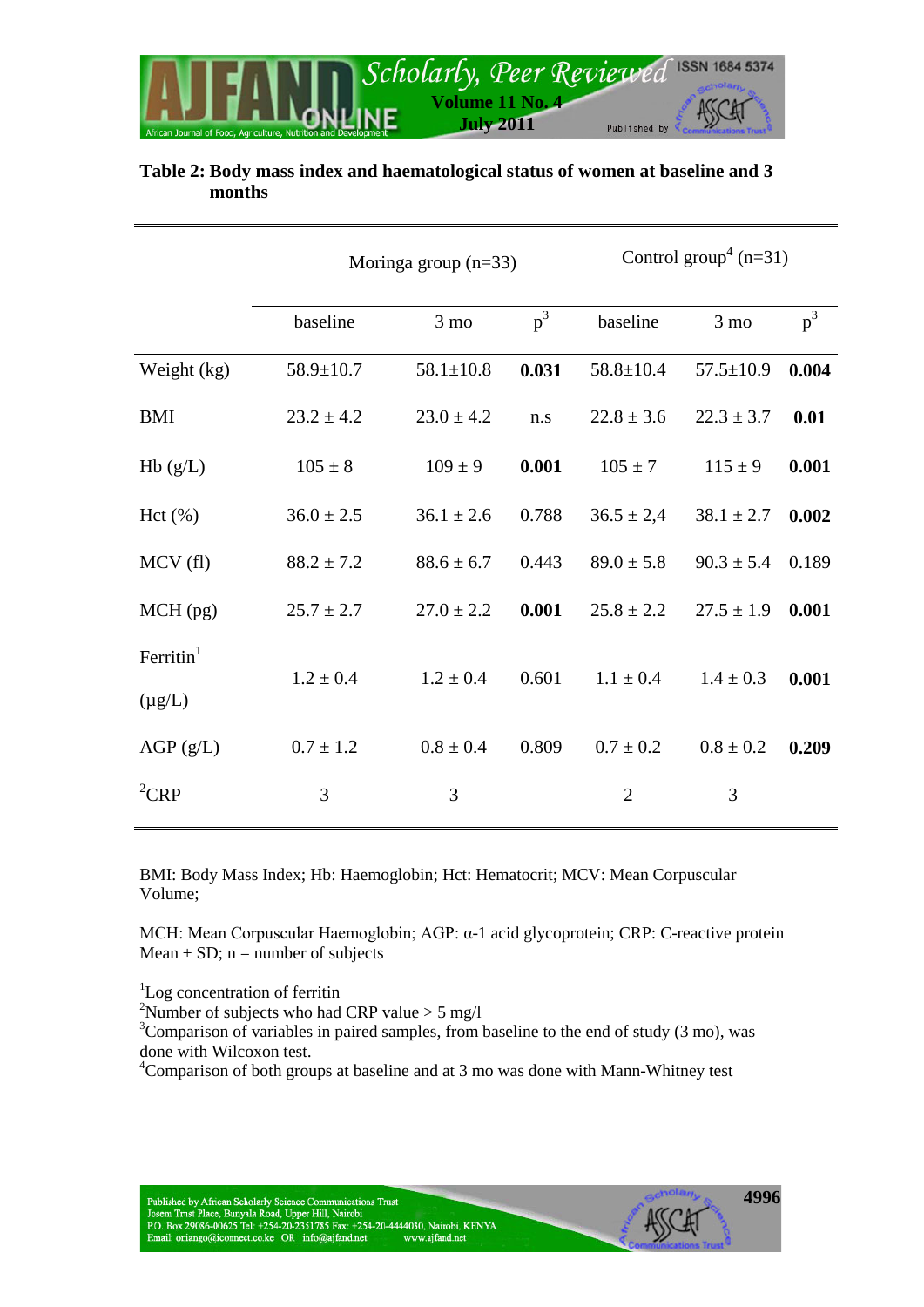

## **REFERENCES**

- 1. **Thurber MD and JW Fahey** Adoption of *Moringa oleifera* to combat undernutrition viewed through the lens of the "Diffusion of Innovations" theory.*Ecol. Food Nut.* 2009;**48**: 212-225.
- 2. **Ndiaye S, Diouf PD and M Ayad** Enquête Démographique et de Santé au Sénégal (EDS II) 1992/93. Direction de la Prévision et de la Statistique, Ministère de l'Economie des Finances et du Plan du Sénégal et Macro International Inc. Calverton, Maryland USA.1994:120-122.
- 3. **Ndiaye S and M Ayad** Enquête Démographique et de Santé au Sénégal2005. Ministère de la Santé et de la Prévention Médicale, Centre de Recherche pour le Développement humain (CRDH) du Sénégal et ORC Macro, Calverton, Maryland, USA.2006 :200-201.
- 4. **Kerharo J and JG Adam** Moringacées. **In**: La pharmacopée Sénégalaise traditionnelle: plantes médicinales et toxiques Vigot Frères (Eds), Paris, France, 1974: 597-600.
- 5. **Fuglie LJand M Mané** Valeur nutritionnelle des feuilles et des gousses. **In**: L'arbre de la vie: MoringaOleifera, Traitement et prévention de la malnutrition, CWS, AGADA (Eds), 1999: 15-26.
- 6. **Ridwan E, Schultink WJ, Dillon D and R Gross** Effects of weekly iron supplementation of Indonesian pregnant women are similar to those of daily supplementation. *Am. J.Clin.Nutr.*1996; **63**: 884-890.
- 7. **WHO/UNU/UNICEF.** Iron deficiency anaemia, assessment, prevention and control: a guide for program managers. Geneva, WHO, 2001.
- 8. **Engler R** Bases méthodologiques: proteines de la reaction inflammmatoire. Notion de profilprotéique (Inflammmatory reactions proteins.Concept of the protein profile).*Pédiatrie*1984;**39**:339-344.
- 9. **Galand P, Cherouvrier F, Zohoun I, Zohoun T, Chauliac M and S Hercberg** Iron absorption from typical west African meals containing contaminating Fe. *Br. J. Nutr.*1990; **64**: 541-546.
- 10. **Guiro AT, Galan P, Cherouvrier F, Sall MG andS Hercberg** Iron absorption from African pearl millet and rice meals. *Nutrition Res.*1991; **11**:885-893.
- 11. **PiccianoMF** Pregnancy and lactation: physiological adjustments, Nutritional requirements and the role of dietary supplements. *J. Nutr.*2003;**133**: 1997S-2002S.

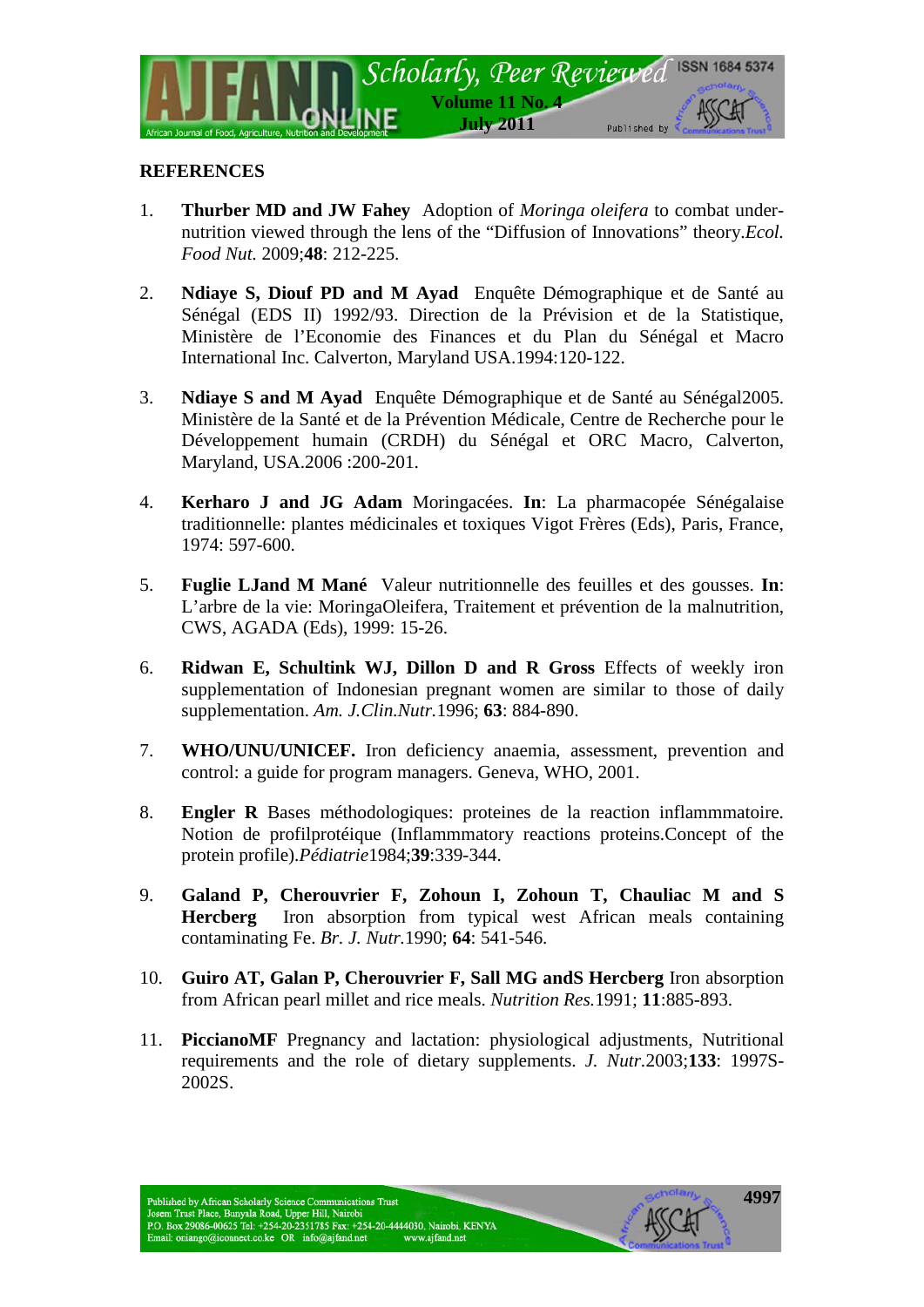

- 12. **Faye O, Ndir O, Gaye O, Dieng Y, Bah IB and S Diallo** Les parasitoses intestinales dans le basin du fleuve Sénégal : résultats d'enquêtes effectuées en milieu rural. *Med. Afr. Noire*1998; **45**: 491-495.
- 13. **Dreyfuss ML, Stoltzfus RJ, Shrestha JB, Pradhan EK, LeClerq SC,Khatry SK, Shresta SR, Katz J, Albonico M and KP Jr West** Hookworms, malaria and vitamin A deficiency contribute to anemia and iron deficiency among pregnant women in the plains of Nepal.*J.Nutr.*2000; **130**: 2527-2536.
- 14. **Imelda AA, Werner S, Soemilah S, Rainer G and K Darwin** Weekly micronutrient supplementation to build iron stores in female Indonesian adolescents. *Am. J.Clin. Nutr.*1997; **66**: 177-183.
- 15. **Schultink WJ, Gross R, Gliwitzki M, Karyadi Dand P Mtulessi** Effects of weekly iron supplementation in Indonesian preschool children with a low iron status. *Am. J.Clin.Nutr.*1995;**61**: 111-115.
- 16. **Kätelhut A, Schulting WJ, Angeles I, Gross R and K Pietrzik** The effects of weekly iron supplementation with folic acid, vitamin A, vitamin C on iron status of Indonesian adolescents. *Asia Pacific J.Clin.Nutr.*1996;**5**: 181-185.
- 17. **Sandberg AS** Bioavailability of minerals in legumes. *Br. J. Nutr.*2002; **88**: S281-S285.
- 18. **Hunt JR**Bioavailability of iron, zinc, and other trace minerals from vegetarian diets. *Am. J. Clin. Nutr.* 2003; **78**: 633S-639S.
- 19 **Ndong M, Wade S, Dossou N, Guiro AT and DR Gning** Valeur nutritionnelle du *Moringa Oleifera,* étudede la biodisponibilité du fer, effet del'enrichissement de divers plats traditionnelssénégalais avec la poudre des feuilles. *Afric.J.Food.Agri.Nutr.&Dev.*,2007;**7**:1-17.
- 20 **Ndong M, Uehara, Katsumata S, Sato Sand K Suzuki** Preventive effects of MoringaOleifera (Lam)on hyperlipidemia and hepatocyte Ultra structural changes in iron deficient rats. *Biosci.Biotechnol.Biochem*.2007; **71**: 1826-1833.
- 21. **Brown RC, Klein A, Simmons WK andRF Hurrell** The influence of Jamaican herb teas and other polyphenol-containing beverages on iron absorption in the rat. *Nutr.Res*.1990;**10**:342-353.
- 22. **Garcia-Casal MN, Layrisse M, Solano L, Baron M, Arguello F, Llovera D, Ramirez J, Leets I and E Tropper** Vitamin A and β-carotene can improve nonheme iron absorption from rice, wheat and corn by humans. *J. Nutr.*1998;**128**:646-650.
- 23. **Koury MJ and P Ponka** New insights into erythropoiesis: the roles of folate, vitamin B12, and iron. *Annu. Rev. Nutr.*2004;**24**: 105-131.

**4998**